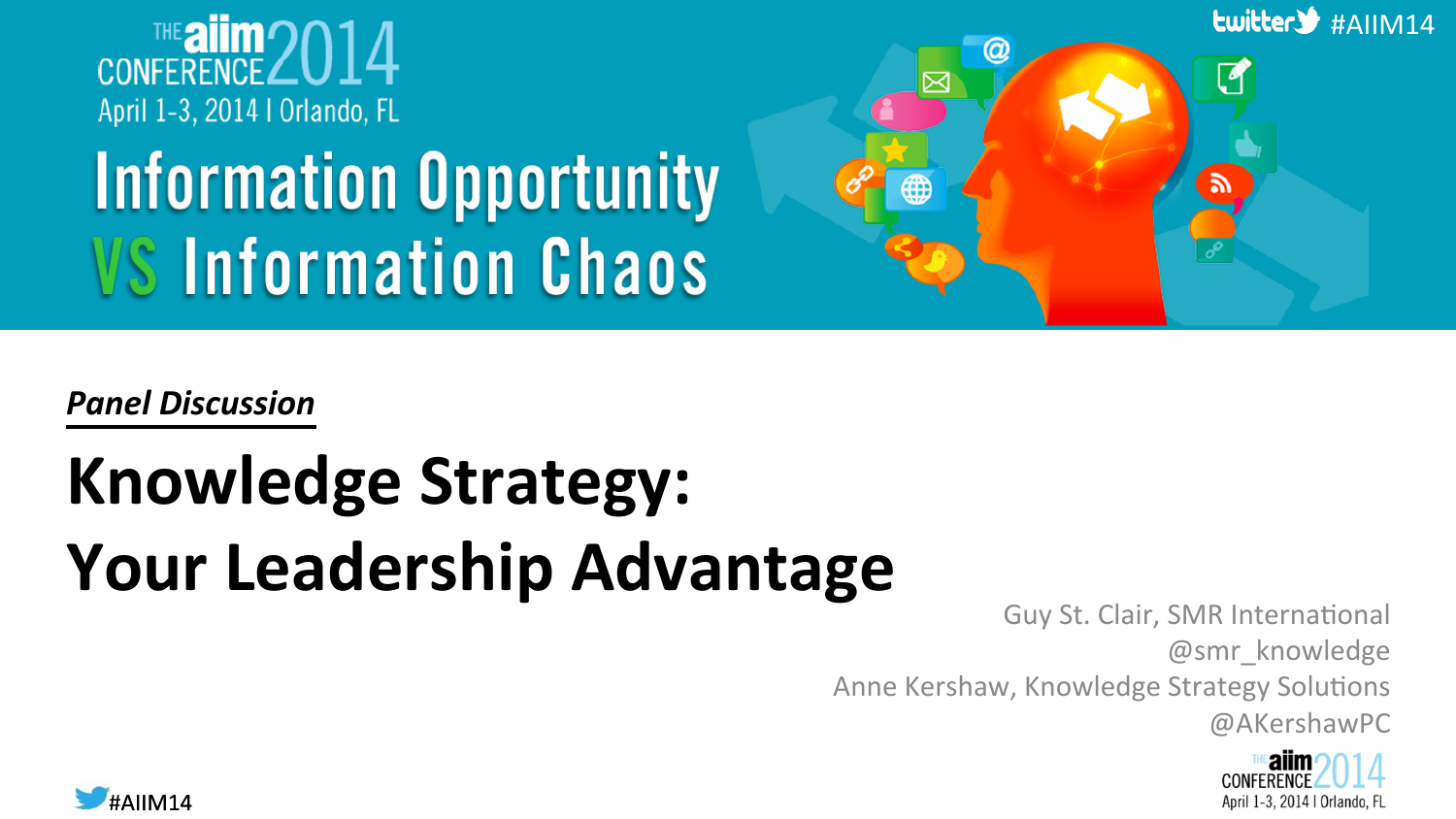# **Knowledge Strategy: Your Leadership Advantage**



- Guy St. Clair
	- President and Knowledge Services Evangelist, SMR International
	- Faculty, Columbia University, M.S. in Information and Knowledge Strategy
- Anne Kershaw
	- Co-Owner and Managing Director, Knowledge Strategy Solutions
	- Faculty, Columbia University, M.S. in Information and Knowledge Strategy

Background Paper:

SMR Special Report (April 2014) *Knowledge Strategy: Your Leadership Advantage (AIIM14)* 



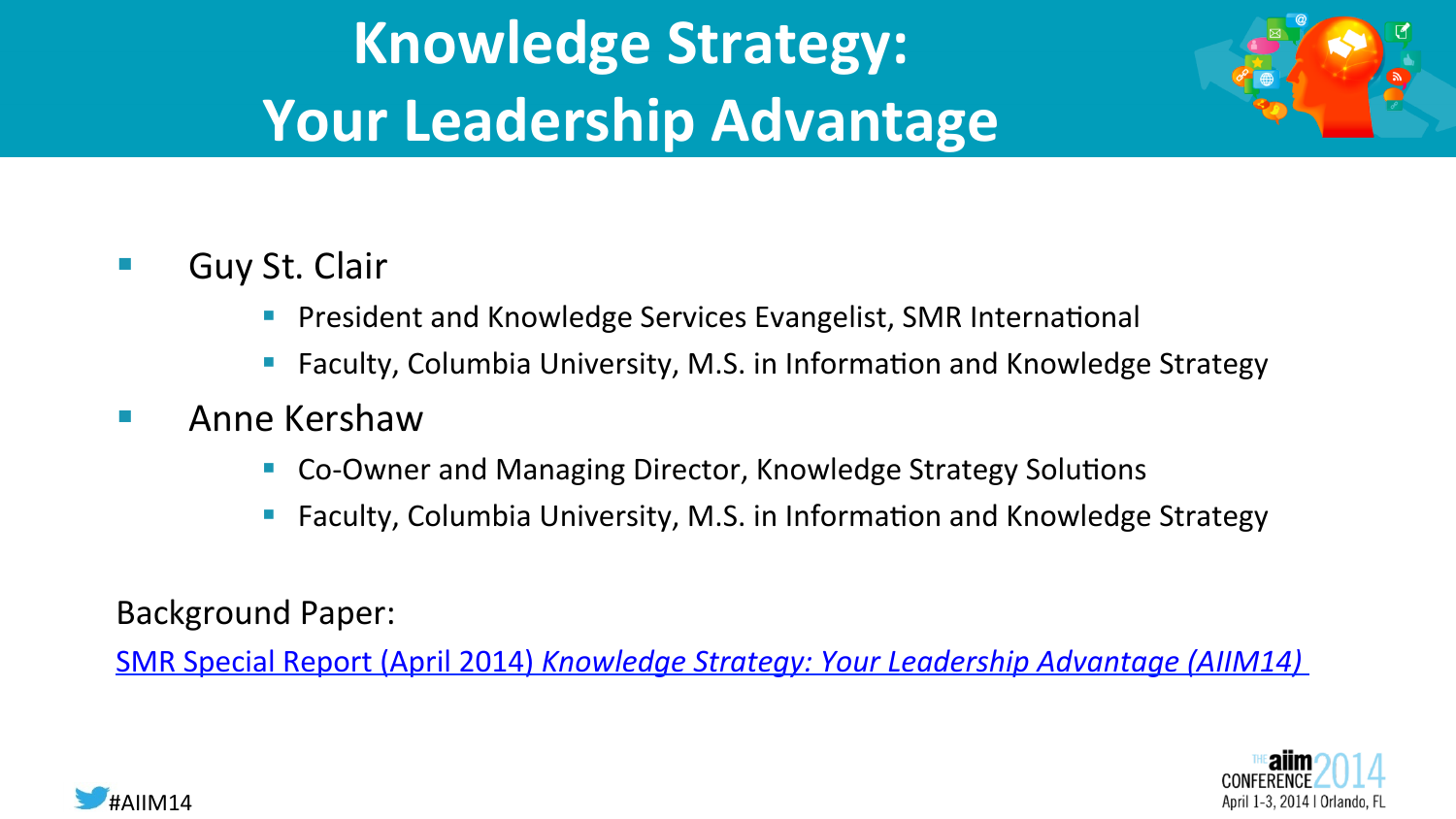# **Knowledge Strategy**



...the management discipline that ensures organizational effectiveness by matching intellectual capital management with the corporate or organizational mission

#### The goal?

Successful, enterprise-wide knowledge development, knowledge sharing, and knowledge utilization (KD/KS/KU)





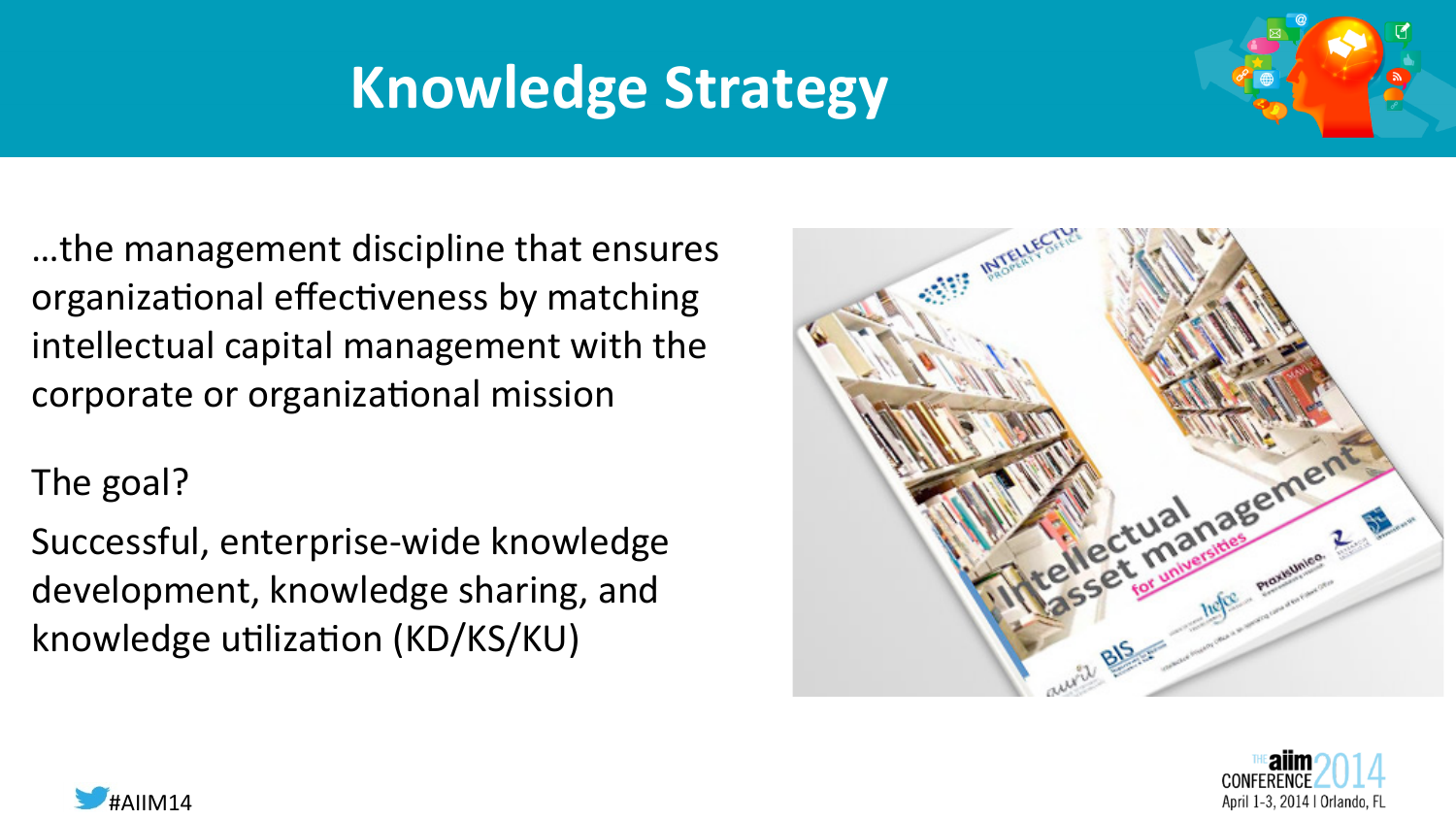## **Knowledge Strategy**



- What are the knowledge strategy elements? What makes knowledge strategy work?
	- **•** Intellectual capital management/knowledge management  $(KM)$  "working with knowledge"
	- **EXECO** Knowledge services converges information management, knowledge management, and strategic learning – "the *practical* side of KM"
	- Strategic learning  $-$  any process (formal or informal) through which knowledge workers acquire information and knowledge that improves or enhances work performance



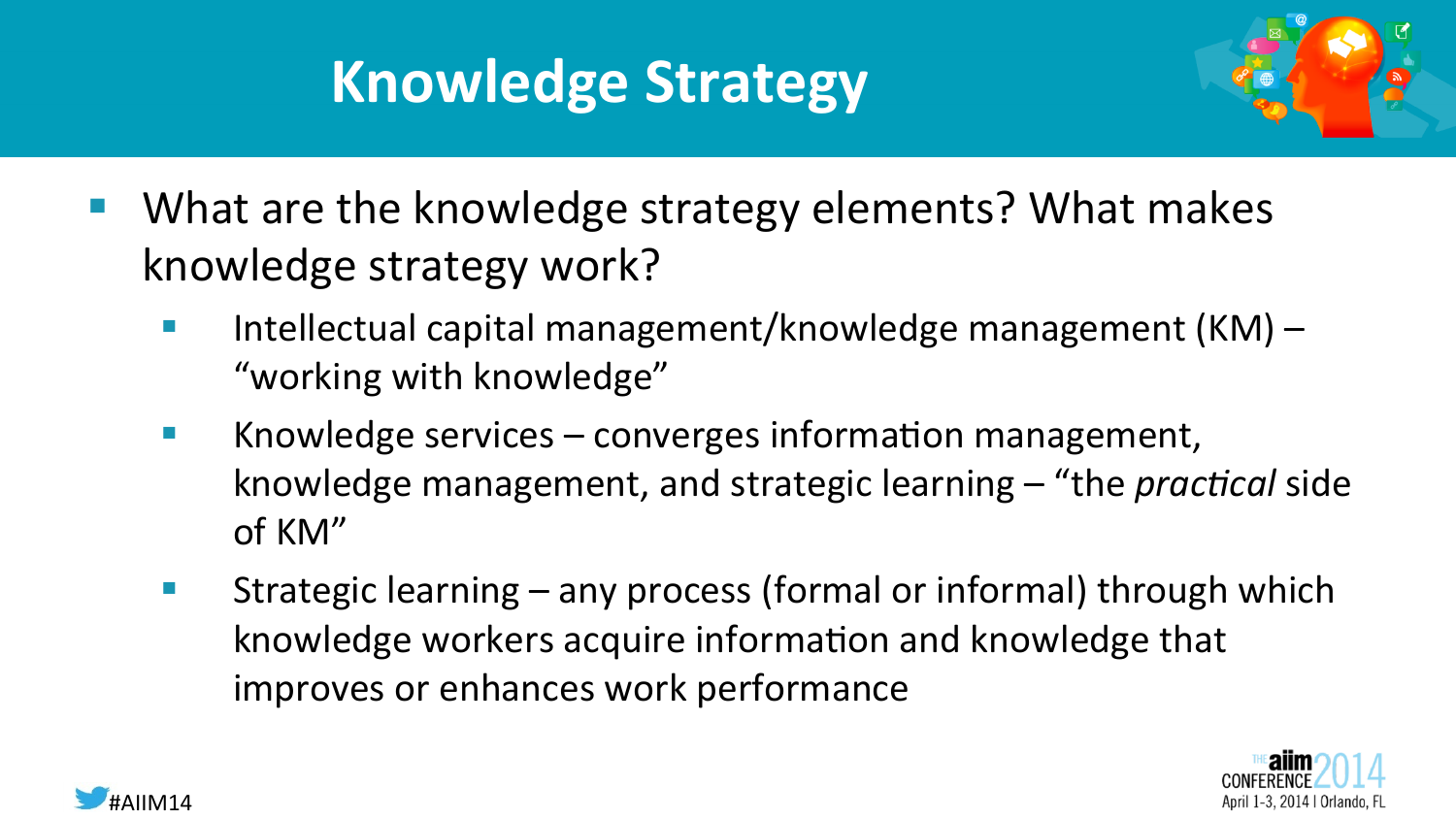# **Why Knowledge Strategy?**



Isn't knowledge strategy already in place, as a management practice (even if not established as a formal discipline or function)?

- What are the advantages of a knowledge strategy?
- $\blacksquare$  Are there disadvantages?
- What purpose is served by characterizing an organization as a "knowledge" culture"?



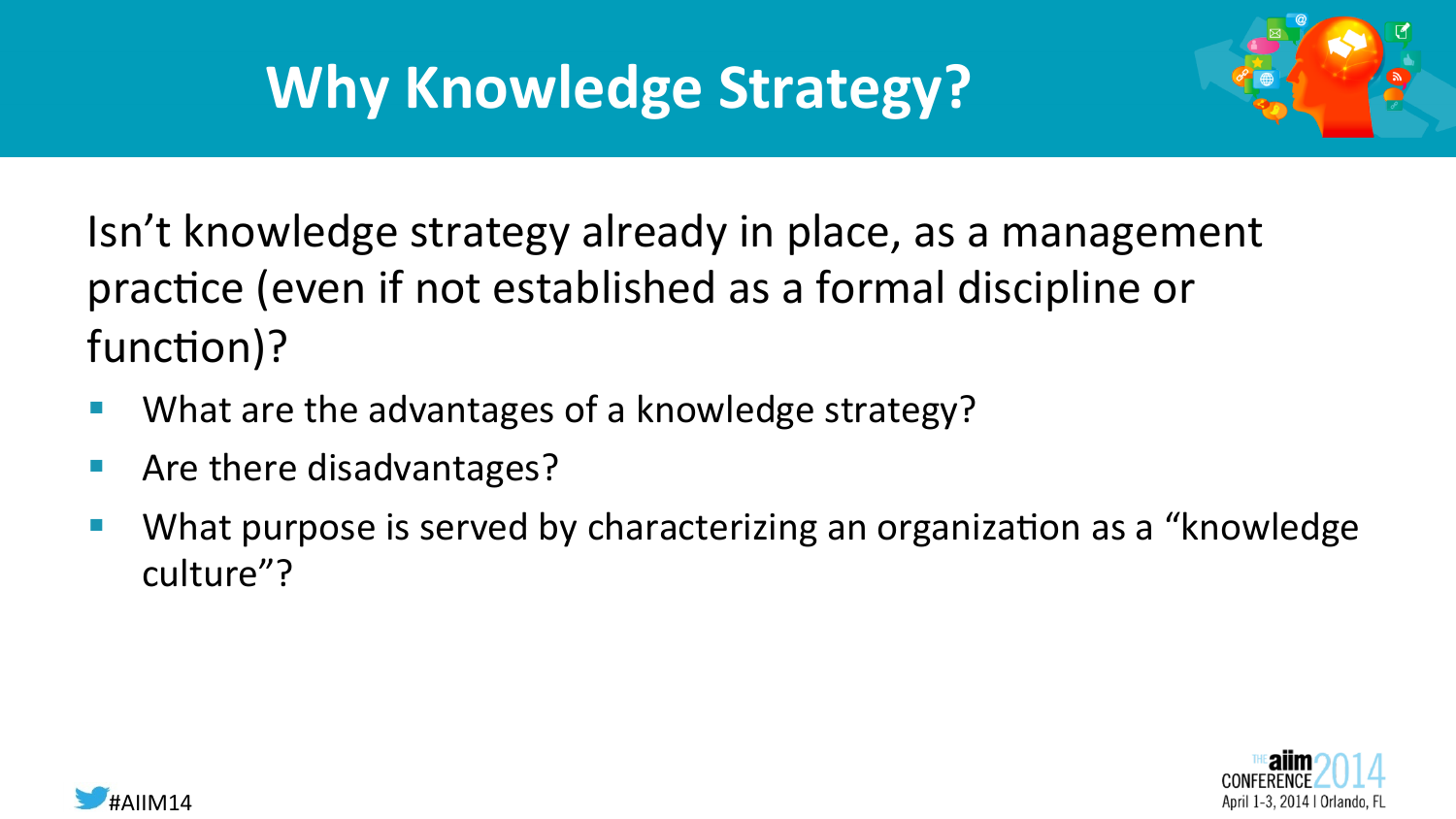

Is it possible to link knowledge value, communication and collaboration, and corporate goals? Is this a job of the knowledge strategist?

[Example: How do we convey to company leaders the realities and limitations of what can be done within the framework of the company's technical infrastructure?]